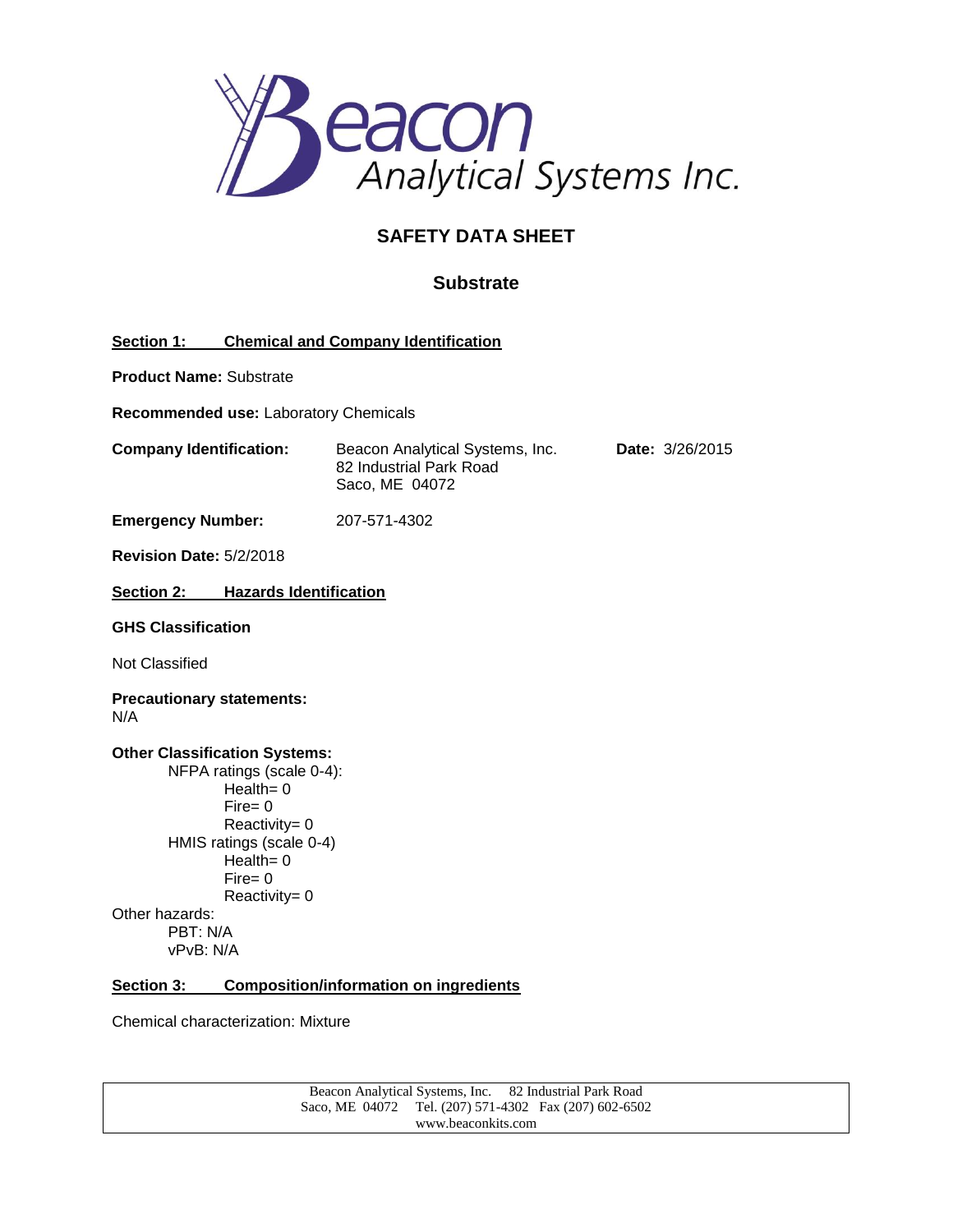#### **Section 4: First Aid Measures**

- **General information:** Immediately remove any contaminated clothing. **If inhaled:**
	- Remove to fresh air and seek medical advice.
- **In case of skin contact:** Immediately wash skin with soap and copious amounts of water.
- **In case of eye contact:** Flush eyes with copious amounts of water for at least 15 minutes. Assure adequate flushing by separating the eyelids with fingers. Seek medical advice.
- **If ingested:** Rinse mouth thoroughly. Do not induce vomiting without advice from poison control center or medical professional. Seek medical attention if not feeling well.
- **Most important symptoms/effects, acute and delayed:** No information available.
- **Indication of immediate medical attention and special treatment needed:** No information available.

# **Section 5: Fire Fighting Measures**

- **Suitable extinguishing media:** N/A
- **Special hazards arising from substance or mixture:** N/A
- **Advice for firefighters** N/A

#### **Section 6: Accidental Release Measures**

- **Personal precautions, protective equipment and emergency procedures:** Evacuate and ventilate area. Only trained personnel should handle spill cleanup. Wash spill site after cleanup is complete.
- **Environmental precautions:** Prevent entry into sewers and public water. Notify appropriate authorities if entry occurs.
- **Methods and materials for containment and cleaning up:** Contain any spills to prevent entry into water systems. Place cleanup materials into suitable container for disposal in accordance with regulations.

# **Section 7: Handling and Storage**

- **Precautions for safe handling:** Use appropriate protective equipment. Wash hands and other exposed areas after handling before eating, drinking or smoking, and when leaving work.
- **Conditions for safe storage , including any incompatibilities:** Keep the container tightly closed. Keep away from light. Store at 2-8 °C.
- **Requirements to be met by storerooms and receptacles:**  No further information available.
- **Information about storage in one common storage facility:**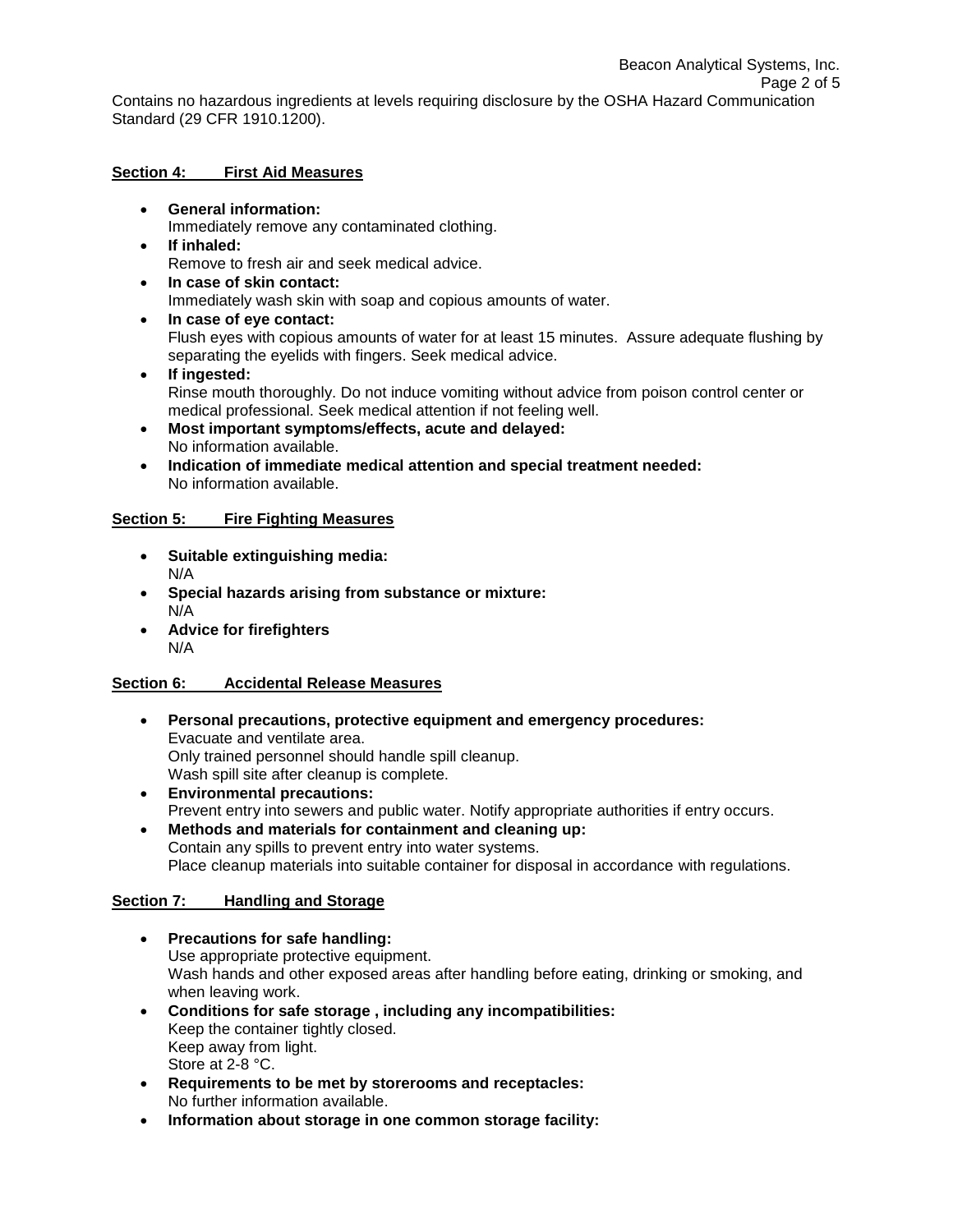No information available.

 **Further information about storage conditions:** No information available.

#### **Section 8: Exposure Controls/Personal Protection**

- **Control Parameters Components with limit values that require monitoring at the workplace:** No information available. **Components with biological limit values:** No information available
- **Appropriate engineering controls:**  Ensure adequate ventilation, especially in confined areas.
- **Individual protection measures: General protective and hygienic measures:** Immediately remove any contaminated clothing. **Breathing equipment:** If excessive vapor or mist may result, use NIOSH approved respiratory protection. **Eye Protection:** Safety glasses, eye wash station. **Skin and body Protection:** Wear protective gloves. Wear suitable protective clothing (i.e. lab coat).

### **Section 9: Physical and Chemical Properties**

- **Physical state:** Liquid
- **Color:** Colorless to pale yellow
- **Odor:** No information available.
- **Odor threshold:** No information available.
- **pH:** 3.3-3.8
- **Melting point/range:** No information available.
- **Boiling point/range:** No information available.
- **Flash point:** No information available.
- **Evaporation rate:** No information available.
- **Flammability (solid, gaseous):** Not flammable
- **Upper/ Lower explosive limits:** Lower: No information available. Upper: No information available.
- **Vapor pressure (at 20 °C):** No information available.
- **Vapor density:** No information available.
- **Relative density:**  $1.01$  (water =  $1$ )
- **Solubility(ies):**
- Water: fully miscible
- **Partition coefficient(n-octanol/water):** No information available.
- **Autoignition temperature:** No information available.
- **Decomposition temperature:** No information available.

# **Section 10: Stability and Reactivity**

- **Chemical Stability:** Stable under recommended handling and storage conditions.
- **Possibility of hazardous reactions:** No hazardous reactions known.
- **Conditions to avoid:** Light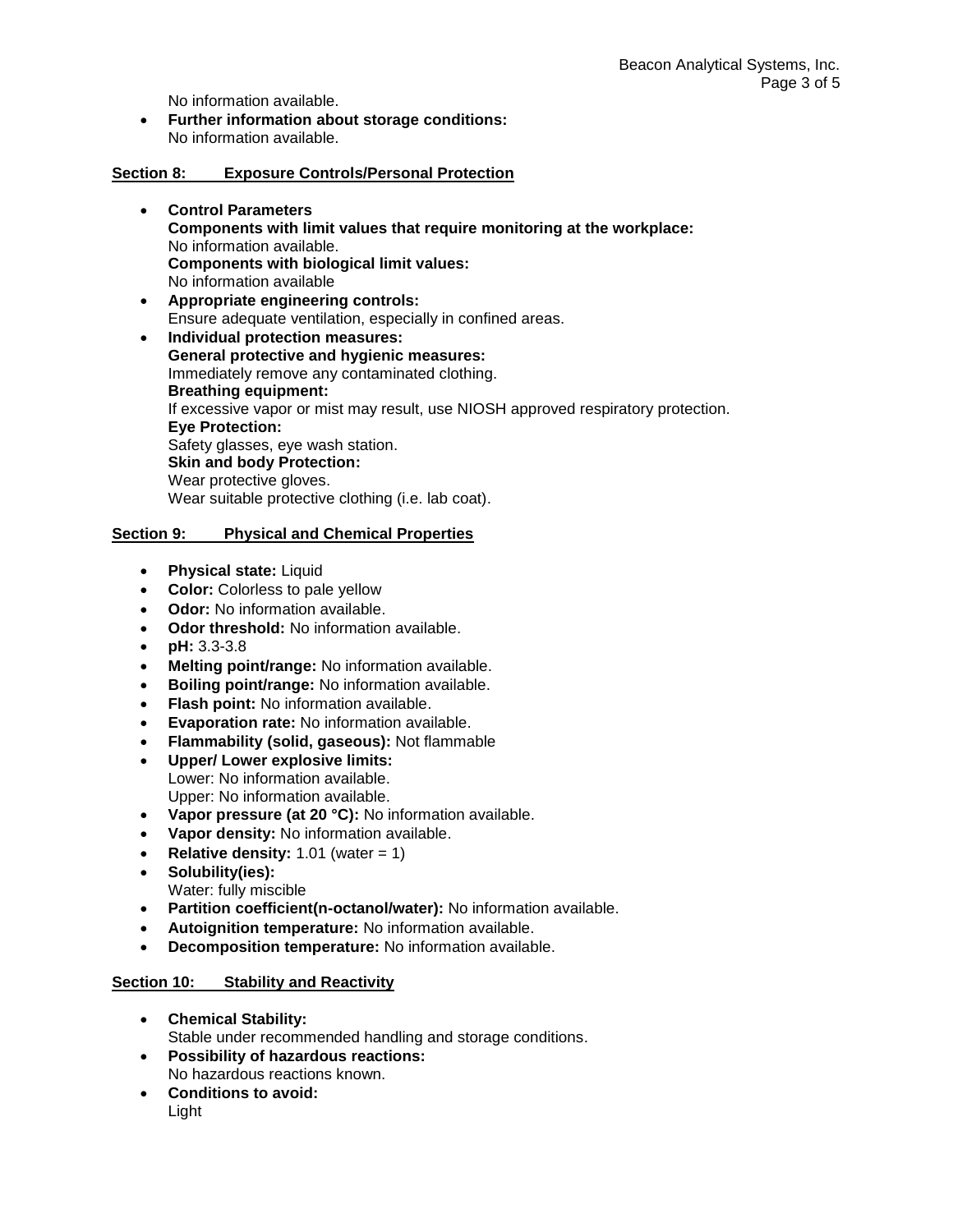Elevated temperature Moisture

- **Incompatible materials:** Strong oxidizing agents Metals
- **Hazardous decomposition products:** Thermal decomposition generates: Carbon oxides (CO, CO2), nitrogen oxides.

## **Section 11: Toxicological Information**

To the best of our knowledge, the chemical, physical, and toxicological properties of this product have not been thoroughly investigated. The following refers to the hazardous ingredient(s) of the product. Other harmful effects cannot be excluded.

- **Acute toxicity** Not classified
- **Chronic Toxicity Irritation:** May cause respiratory, skin, and eye irritation. **Sensitization:** No information available. **Carcinogenicity:** Not classified **Mutagenic effects:** Not classified **Reproductive effects:** Not classified **Developmantal effects:** No information available. **Teratogenicity:** No information available.

#### **Section 12: Ecological Information**

- **Aquatic toxicity:** No information available.
- **Terrestrial toxicity:** No information available.
- **Persistence and degradability:** No information available.
- **Bioaccumulative potential:** No information available.
- **Mobility in soil:** No information available.
- **Other adverse effects:**
- No information available.

#### **Section 13: Disposal Considerations**

Dispose in accordance with all federal, state and local environmental regulations.

#### **Section 14: Transport Information**

**UN-Number DOT, ADR, ADN, IMDG, IATA:** Void